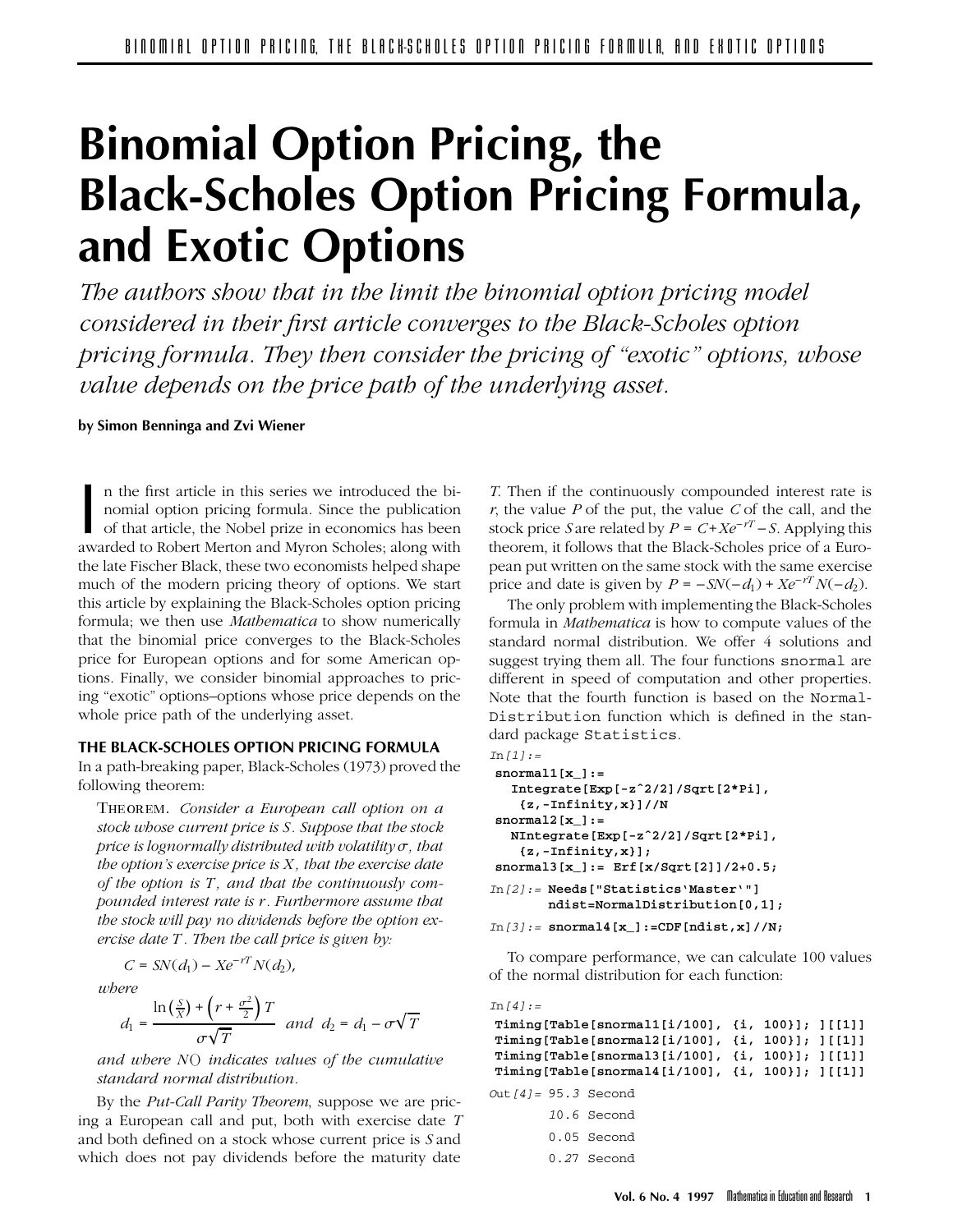The results show how much faster the calculation can be performed with built-in functions (the fourth definition is almost 400 times faster than the first). However, there are some more subtle differences that can be relevant when we try to differentiate these functions. For example, the function snormal2 is a numerical expression, while the others are analytic.

Having defined the normal distribution, we program the Black-Scholes formula for both puts and calls (note the trick used to switch between the various definitions of the normal distribution):

```
In[5]:= Clear[snormal, d1, d2, bsCall, bsPut]
       snormal=snormal3;
       d1[s_, x_, sigma_, T_, r_]:=
          (Log[s/x]+(r+sigmaˆ2/2)*T)/
           (sigma*Sqrt[T])
       d2[s_, x_, sigma_, T_, r_]:=
         d1[s, x, sigma, T, r]-sigma*Sqrt[T]
       bsCall[s_, x_, sigma_, T_, r_]:=
         s*snormal[d1[s,x,sigma,T,r]]-x*
         Exp[-r*T]*snormal[d2[s,x,sigma,T,r]]
       bsPut[s_,x_,sigma_,T_,r_]:=
         bsCall[s,x,sigma,T,r]+x*Exp[-r*T]-s
```
We can easily use *Mathematica* to graph these functions:

```
In [6]:=Plot[bsCall[s, 50, 0.2, 0.5, 0.05],
   {s, 0.01, 70}, PlotRangeéAll,
  AxesLabelé{"stock price", "call price"}]
```


## **THE BINOMIAL OPTION PRICE CONVERGES TO THE BLACK-SCHOLES PRICE**

In the previous article in this series we defined a binomial option pricing formula for European options for which – in the limit – the stock's price process converges to the lognormal price:

```
In[7]:= Clear[EuropeanOption, EuropeanCall,
        EuropeanPut]
       EuropeanOption[s_, sigma_,
            T_, r_, exercise_Function, n_] :=
         Module[{
          u = N[Exp[Sqrt[T/n]*sigma]],
          d = N[Exp[-Sqrt[T/n]*sigma]],
          R = N[Exp[r*T/n]]},
          p = (R - d)/(R*(u - d));q = (u - R)/(R*(u - d));
```

```
Sum[exercise[s*uˆj*dˆ(n - j)]*
    Binomial[n, j]*pˆj*qˆ(n - j),
     {j, 0, n}]]
EuropeanCall[s_, x_, sigma_, T_, r_, n_] :=
   EuropeanCall[s, x, sigma, T, r, n] =
    EuropeanOption[s, sigma, T, r,
    Max[#1 - x, 0] & , n];
  EuropeanPut[s_, x_, sigma_, T_, r_, n_] :=
   EuropeanPut[s, x, sigma, T, r, n] =
    EuropeanOption[s, sigma, T, r,
    Max[x - #1, 0] & , n];
```
We can now show that this binomial pricing formula converges to the Black-Scholes price:

```
In[8]:= ListPlot[
       Table[{n,bsCall[50,45,
        0.4, 0.25, 0.06] -
         EuropeanCall[50, 45, 0.4, 0.25,
          0.06, n]}, {n, 10, 500, 10}],
        PlotJoined→True, PlotRange→All,
        AxesLabelé{n,""}];
```


In the same article, we also defined the following function to price American options:

```
In [9] : =
AmericanOption[s_,sigma_,T_, r_,
              exercise_Function,n_]:=
 Module[{u=N[ Exp[ Sqrt[T/n]*sigma]],
         d=N[ Exp[-Sqrt[T/n]*sigma]],
 R=N[ Exp[ r* T/n] ], p, q, OpRecurse},
 p=(R-d)/(R*(u-d)); q=(u-R)/(R*(u-d));
 OpRecurse[node_, level_]:=
   OpRecurse[node, level]=
    If[ level==n,
     exercise[s*dˆnode*uˆ(level-node)],
 Max[{p,q}.{OpRecurse[node, level+1],
 OpRecurse[node+1, level+1]},
 exercise[s*dˆnode*uˆ(level-node)]
]];
 OpRecurse[0,0]];
AmericanCall[ s_, x_, sigma_, T_, r_, n_ ]:=
 AmericanCall[ s, x, sigma, T, r, n ]=
  AmericanOption[ s, sigma, T, r,
    Max[#-x,0]&, n];
AmericanPut[ s_, x_, sigma_, T_, r_, n_ ]:=
 AmericanPut[ s, x, sigma,T, r, n ]=
 AmericanOption[ s, sigma, T, r,
    Max[x-#,0]&, n];
```
A well-known theorem in the option pricing literature states that the price of an American call on a stock without dividends (as is the case here) is the same as the price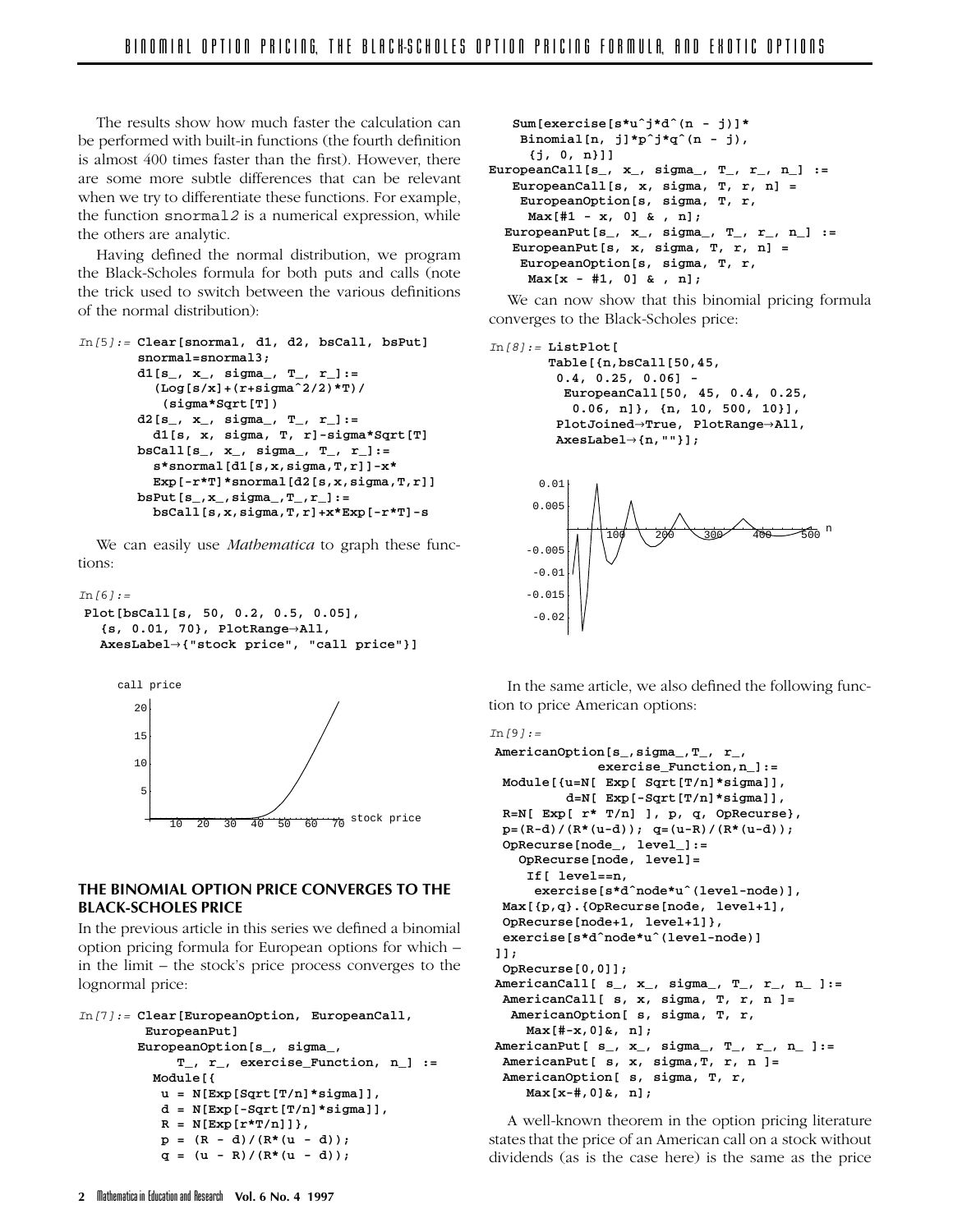of a European option. However, it need not be that an American put and a European put have the same price. Both of these properties are illustrated below:

```
In [10]: =
Table[{n,AmericanCall[50,45,0.4,0.25,0.06,n]-
 EuropeanCall[50,45,0.4,0.25,0.06,n]},
   {n,1,100,10}]
In[111]:=a=Table[{n,AmericanPut[50,45,0.4,1,0.10,n]-
  EuropeanPut[50,45,0.4,1,0.10,n]},
{n,10,80,10}];
In[12]:=ListPlot[a,
 PlotStyleéPointSize[0.02],
 Frameé{True,True,False,False},
 FrameLabelé{"n = iterations",difference},
 PlotLabelé"Difference Between American
               and European Put",
 DefaultFonté{"Helvetica",9} ];
      0.31
      0.32
      0.33
        Difference Between American and European Put Values
```
It follows that the early exercise option of the American call is worthless (and hence, that the Black-Scholes formula can price both European and American calls on stocks which pay no dividends before the call's maturity); however, the early exercise feature of American puts is potentially valuable.

20 30 40 50 60 70 80

n = iterations

## **EXOTIC OPTIONS**

0.28 0.29

European and American puts and calls are by far the most popular types of financial options. However, the development of financial markets has spawned many other types of options. Often these options are marketed as part of a financial package, such as the option implicit in a callable bond or the prepayment option in a mortgage. Most of these options are path dependent and in most cases there is no analytic solution for the price.

In this section we give examples of several kinds of such "exotic" options, together and show how the prices may be calculated numerically with *Mathematica*.

## **Asian options**

An Asian call option gives its owner the right to buy (or sell, if it is an Asian put) a share of stock for the average price during some period between the beginning of the contract and the exercise date of the option. Options on oil, for example, commonly tie the exercise price of the option to the average price of a barrel of oil in the month before the option exercise date. Such an option is useful to a company which buys oil on a monthly basis and wants to protect itself from losing money during periods of high price volatility.

To price an Asian option, we can perform the standard backward induction using a binomial option pricing model. At maturity, the option's payoff is known and is equal to the payoff which results from the average stock price over the whole period. If early exercise of the option is allowed, then one period before exercise, the option's value is equal to the maximum of the price of the option exercised immediately and the present value–using the state prices *p* and *q–*of the next-period payoffs (this is the standard American option pricing problem explained in our previous article). The following routine shows how to do this in *Mathematica*:

```
Tn I131:=
```

```
Clear[AsianOption,AmerAvgCall,
       EurAvgCall,mean]
mean[x_List]:= Apply[Plus,x]/Length[x]//N
AsianOption[s_, sigma_, T_,r_,
 exerciseAtT_Function,
              earlyExercise_Function, n_]:=
 Module[{u=N[Exp[Sqrt[T/n]*sigma]],
  d=N[Exp[-Sqrt[T/n]*sigma]],
  R=N[ Exp[ r*T/n] ], p, q, OpRecurse},
  p=(R-d)/(R*(u-d)); q=(u-R)/(R*(u-d));
 OpRecurse[prices_List, level_]:=
  If[ level==n, exerciseAtT[prices],
 Max[{OpRecurse[Append[ prices,
   u Last[prices]],level+1],
 OpRecurse[Append[ prices,
   d Last[prices]], level+1]}.{p,q},
    earlyExercise[prices]]];
 OpRecurse[{s}, 0]
];
In[14]:= AmerAvgCall[s_,sigma_,T_,r_,n_]:=
         AmerAvgCall[s,sigma,T,r,n]=
          AsianOption[s,sigma,T,r,
           Max[0, mean[#]-Last[#]]&,
           Max[0, mean[#]-Last[#]]&,n];
In[15]:= EurAvgCall[s_,sigma_,T_,r_,n_]:=
         EurAvgCall[s,sigma,T,r,n]=
          AsianOption[s,sigma, T, r,
           Max[0, mean[#]-Last[#]]&, 0&,n];
In[16]:= AmerAvgPut[s_,sigma_,T_,r_,n_]:=
         AmerAvgPut[s,sigma,T,r,n]=
          AsianOption[s,sigma, T,r,
           Max[0,Last[#]-mean[#]]&,
           Max[0, Last[#]-mean[#]]&,n];
In[17]:= EurAvgPut[s_,sigma_,T_,r_,n_]:=
         EurAvgPut[s,sigma,T,r,n]=
          AsianOption[s, sigma, T, r,
           Max[0, Last[#]-mean[#]]&, 0&,n];
```
To check the difference between the two call options we use the following example (here the initial stock price is \$100, there are 10 periods,  $\sigma$ = 35% there is one-half year until maturity and the annual risk free interest rate is 8%).

```
In[18]:= s=100;sigma=0.35;T=0.5;r=0.08;n=10;
        AmerAvgCall[s,sigma,T,r,n]
        EurAvgCall[s,sigma,T,r,n]
        AmerAvgPut[s,sigma,T,r,n]
        EurAvgPut[s,sigma,T,r,n]
```